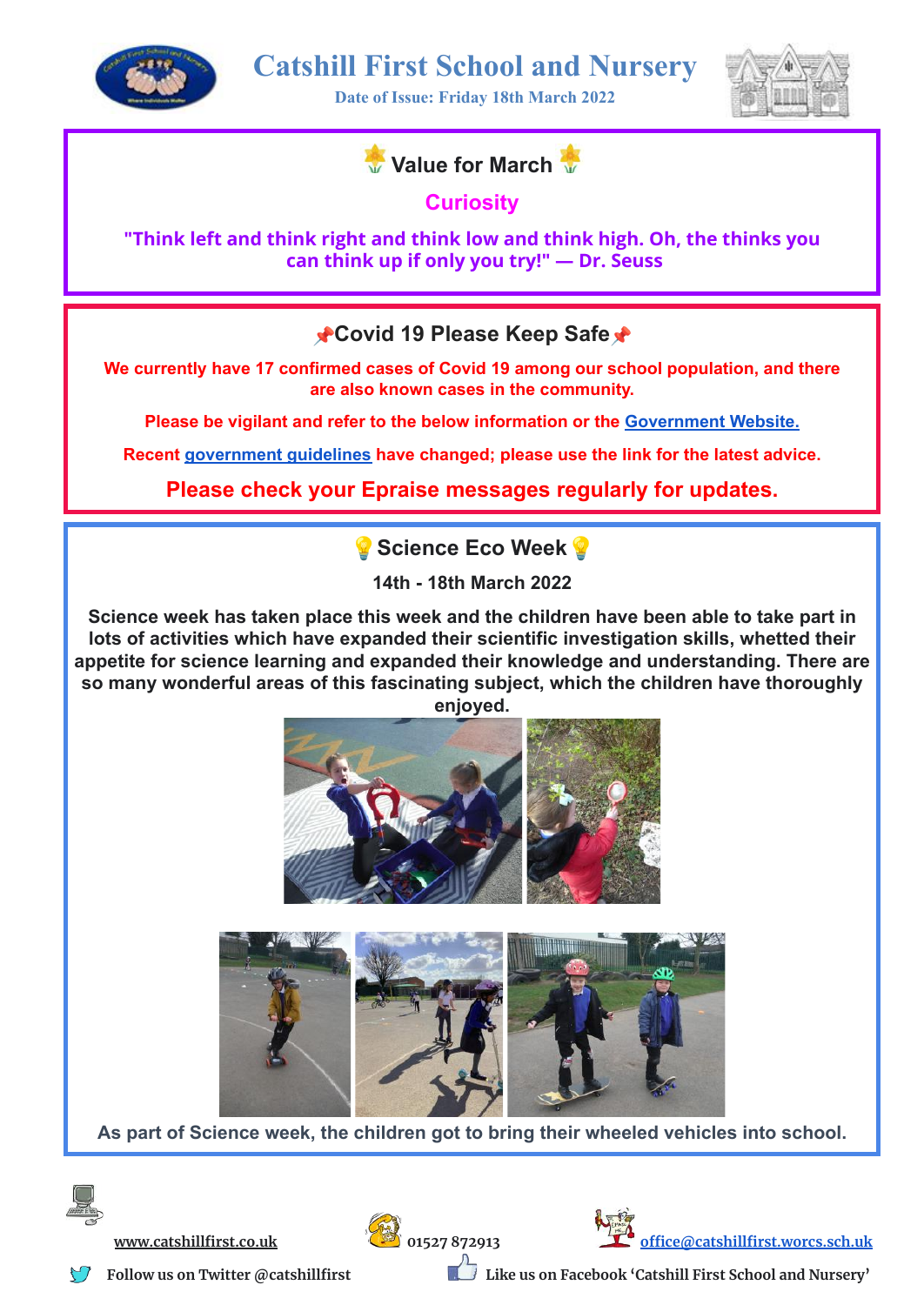## **Red Nose Day**

**Friday 18th March 2022**

**Thank you for all of your continued support, we have raised a massive £180 for comic relief and Red Nose Day.**

## **PE** Kit<sup>\*</sup>

**After Easter, we will be returning to the children bringing in their PE kits and changing into them in school. The children should arrive each day in full school uniform. If you wish, they can leave PE kits in school and they will be returned home for the holidays.**

**We encourage children to wear school PE kit. PE kit consists of a white t-shirt and black/grey/navy shorts. Children may choose to wear black/grey/navy leggings or black/grey/navy tracksuit trousers. They may also wear a black/grey/navy tracksuit top or their school jumper if required.**

**Footwear should be PE pumps or trainers.**

**Children who are doing Forest School sessions after Easter will be advised separately of the clothing expectations.**

## **School Council**

**The lucky winners of the Hello Kitty and Friends Raffle are:- NB - Layla, Ellie, Martin, Finley RTY - Cosima, Theo W RWJ - Kara, Daisy 1C - Kadeen, Zoey, Maddie, Oscar, Imogen, Kyron, Jessica C, Lillie-Mai 1L - Tilly, Chloe T, Lilliana, Kayleigh-May 2F - Anime, Demi, Aivah, Millie 2M - Scarlett, Lola, Esmai, Caitlin, Zehra 3S - Amelia P, Arnavjot 3FC - Hollie W, Lara, Pola, Mai, Lexus 4B - Ellie, Charlie, Amelia S, Alana, Tyler**

**Please look out for our Mothers Day gifts from 21st to 25th March. They will be on sale in each class room for 50p.**



**Thank you**







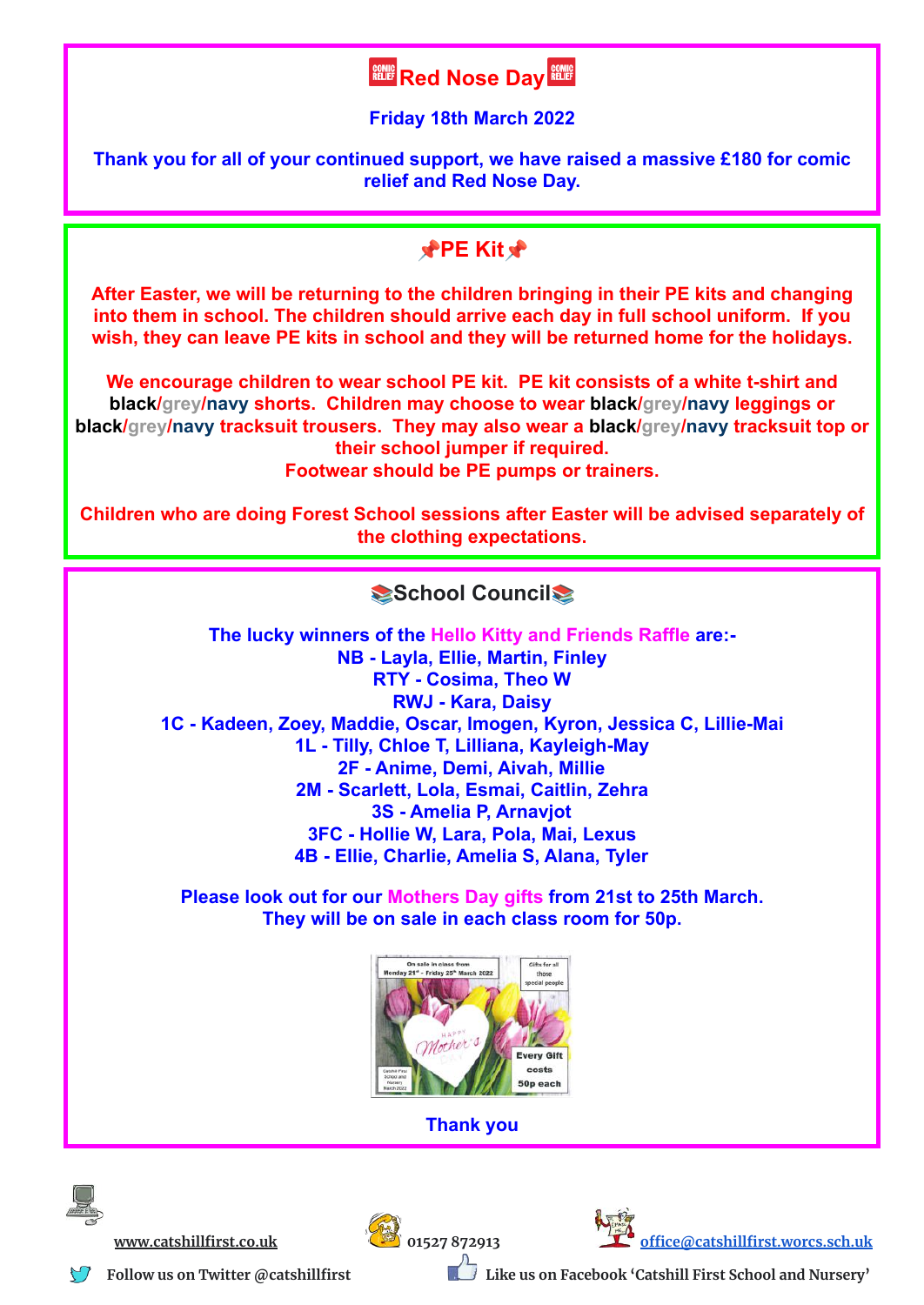